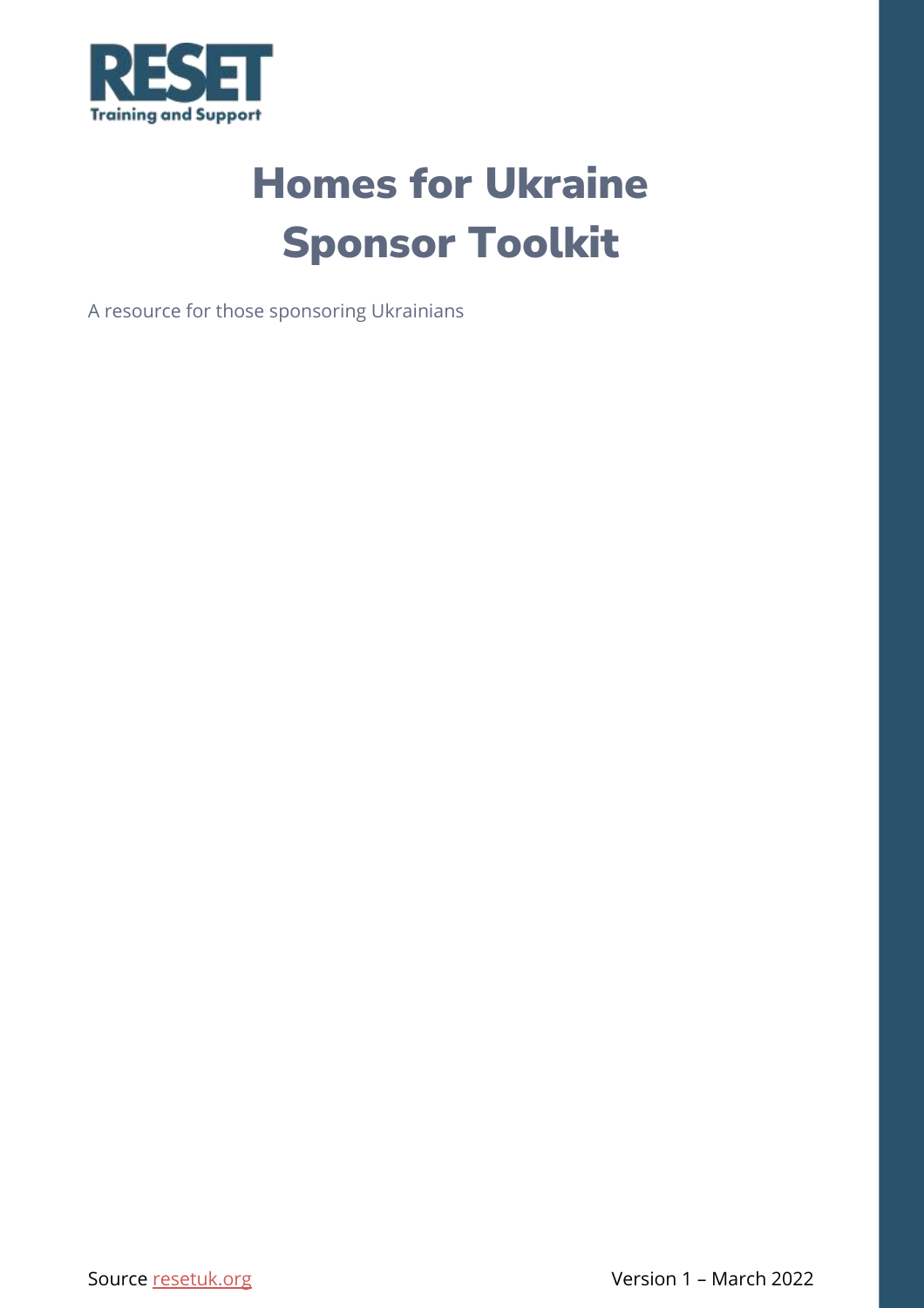

# Getting involved

<span id="page-1-0"></span>It's incredible that you have decided to support people fleeing Ukraine. This is not a small undertaking nor something you should go into without seriously considering what this might mean to you and those who you live with. This sponsor toolkit is designed to give you an outline of the support that you might need to provide if you welcome a guest or guests through the Homes for Ukraine programme. This toolkit is not designed for those who have arrived through the Ukraine family visa scheme but might contain some useful information.

The Homes for Ukraine scheme is being designed and developed at pace, so you should ensure that you are using up to date information from gov.uk; we will attempt to keep our materials up to date as the programme develops.

You might find that on consideration, you do not wish to participate in the Homes for Ukraine programme. Don't forget that there are lots of ways in which you can support refugees and ensure our communities welcome newcomers. You might with to consider getting involved in [Community Sponsorship,](https://resetuk.org/about/what-is-community-sponsorship) connect with your local [City of Sanctuary group](https://cityofsanctuary.org/groups/) or find ways to [campaign](https://togetherwithrefugees.org.uk/get-involved/) to show that those who are displaced from their homes are welcome here.

Please keep in mind that if something goes wrong once your guests arrive you should speak to your local authority immediately.

With many thanks,

The Reset Team [enquiries@resetuk.org](mailto:enquiries@resetuk.org)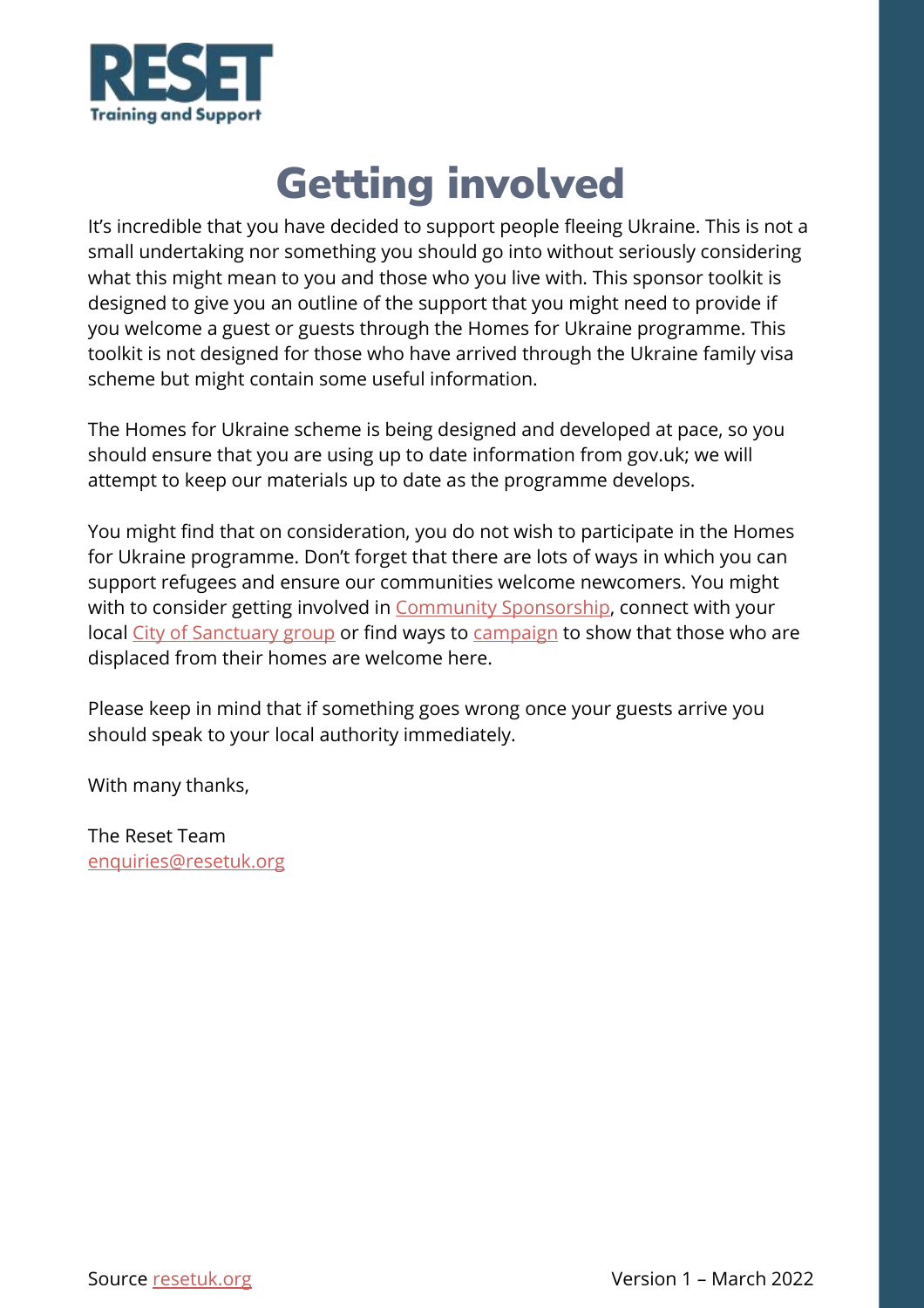

### **Contents**

| Thinking about your support: Empowerment, Power and Boundaries 12 |
|-------------------------------------------------------------------|
|                                                                   |
|                                                                   |
|                                                                   |
|                                                                   |
|                                                                   |
|                                                                   |
|                                                                   |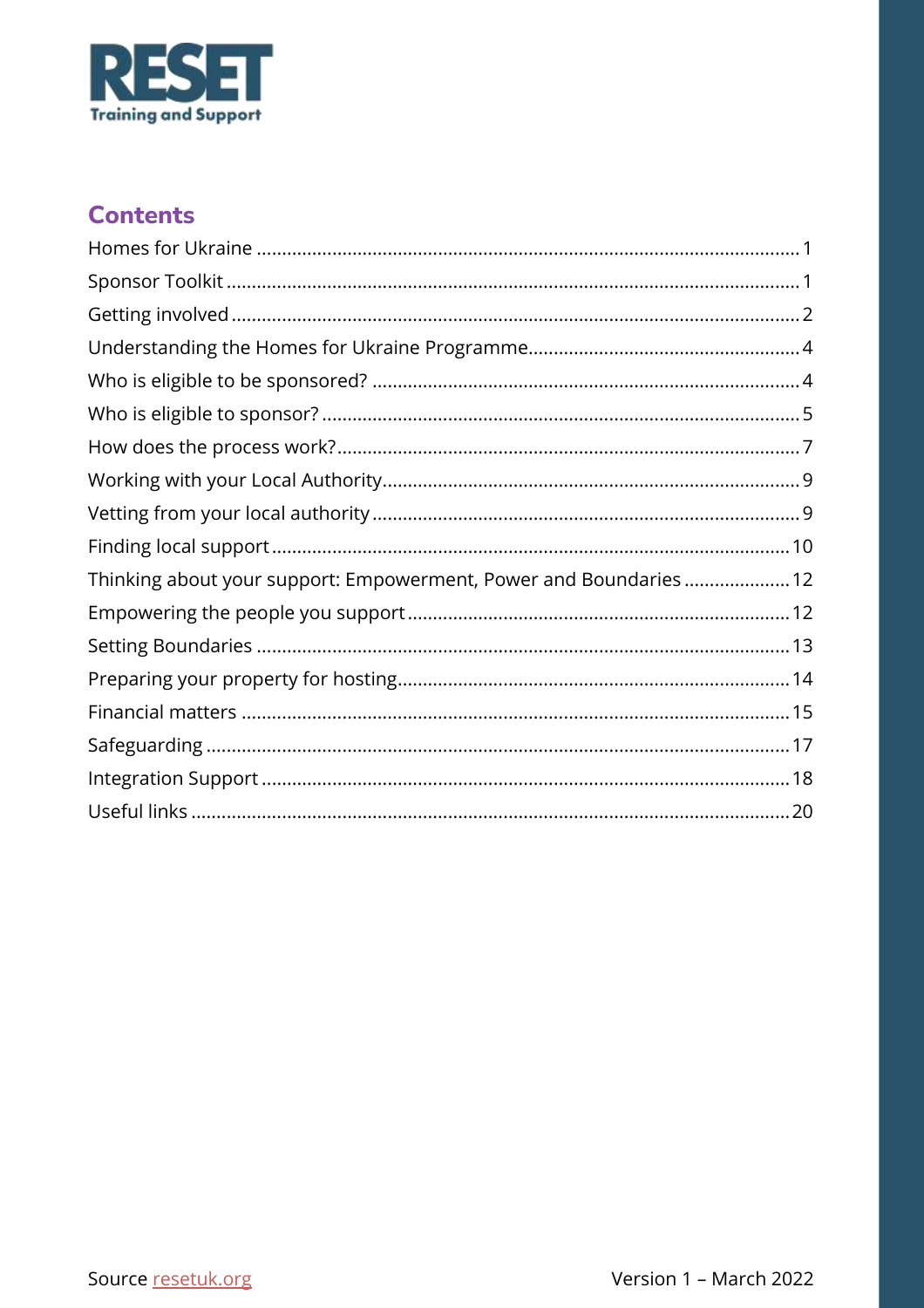

## <span id="page-3-0"></span>**Understanding the Homes for Ukraine Programme**

This programme is being developed at a fast pace to respond to the emergency need for Ukrainians to find safety here. We recommend that you [sign up for](https://www.gov.uk/guidance/homes-for-ukraine-scheme-frequently-asked-questions#stay-up-to-date)  [updates](https://www.gov.uk/guidance/homes-for-ukraine-scheme-frequently-asked-questions#stay-up-to-date) from the Department for Levelling Up, Housing and Communities (DLUHC) to stay up to date with changes to the scheme.

The UK Government is asking people to sponsor Ukrainians to come to the UK and to offer them accommodation for a minimum of a six-month period. The accommodation can either be a room in the sponsors' home, or a self-contained property.

If you are offering a room in your own home, you cannot charge rent. If your guest is able to access self-contained accommodation for which they have a tenancy agreement, they may be eligible for the housing benefit part of their social welfare benefits (universal credit) and will be able to pay rent at the <u>local housing allowance</u> [rate.](https://lha-direct.voa.gov.uk/search.aspx) You should note that the [housing benefit portion of Universal Credit](https://www.turn2us.org.uk/Benefit-guides/Housing-Benefit-(England-Scotland-and-Wales)/How-much-Housing-Benefit-will-I-get#guide-content) falls short of most market-rate rental costs.

Those who sponsor will be eligible for a £350 payment per month via their Local Authority subject to satisfying their security checks.

### <span id="page-3-1"></span>**Who is eligible to be sponsored?**

Those applying to be sponsored in the Ukraine Sponsorship Scheme must be Ukrainian, or the immediate family member of a Ukrainian national who:

- has been residing in Ukraine on or immediately before 1 January 2022 (including those who have now left Ukraine)
- is currently outside the UK
- has a UK-based sponsor

An immediate family member is your:

- spouse or civil partner
- unmarried partner (you must have been living together in a relationship for at least 2 years)
- child who is under 18
- parent (if you are under 18)
- fiancé(e) or proposed civil partner

Ukrainians can apply for this scheme from Ukraine or any other country.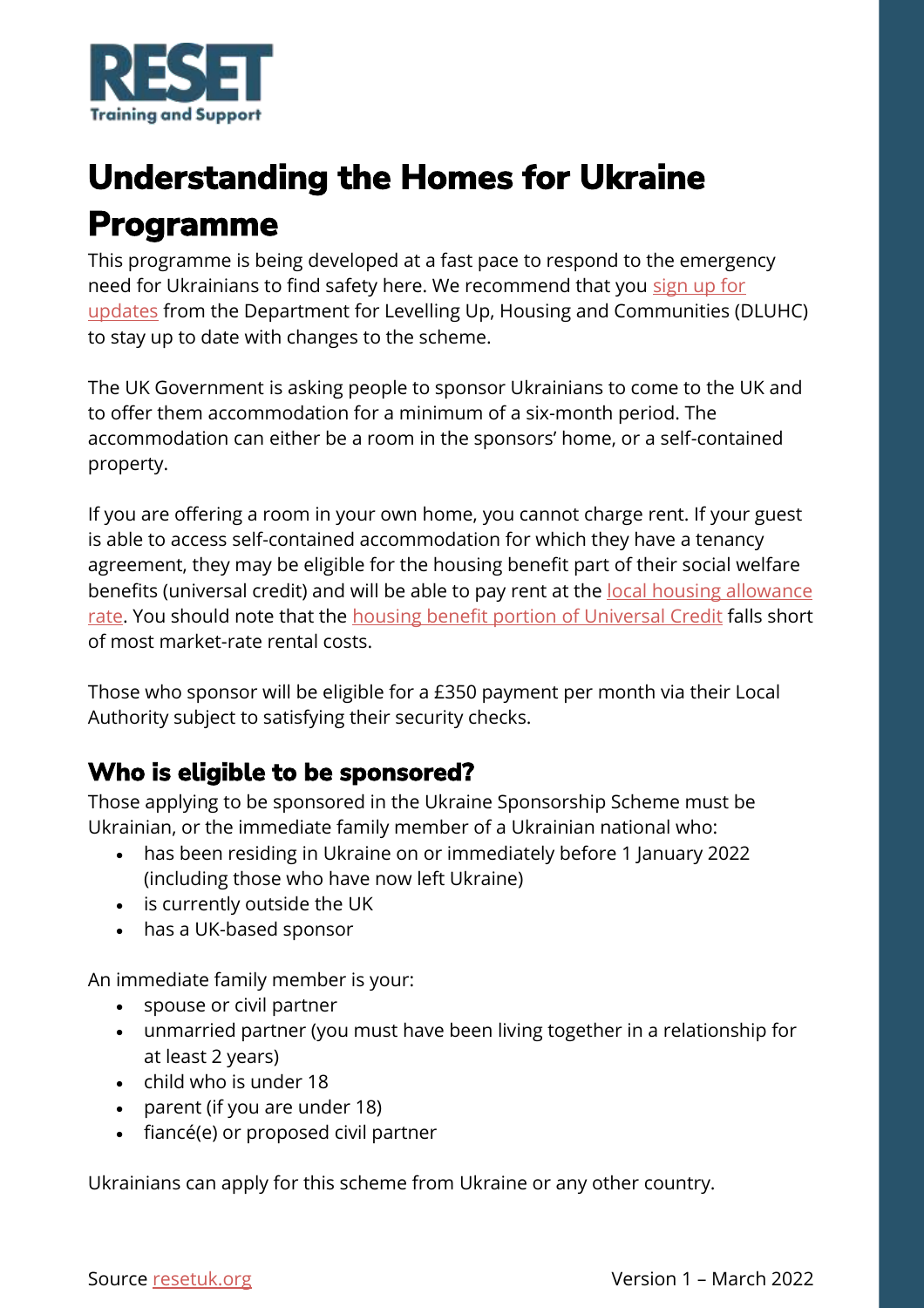

The person/people being sponsored will not have refugee status in the UK, instead, they will have three years' [leave to remain.](https://www.davidsonmorris.com/leave-to-remain/) They will be eligible to access public funds, health care and education and those of working age will be permitted to work.

### <span id="page-4-0"></span>**Who is eligible to sponsor?**

You must be based in the UK and have at least six months leave to remain. You can be of any nationality and able to prove your identity. You must have a place for your guests to stay, this could be a spare room or separate property, it cannot be a bed in shared living space.

#### **What do I need to provide as a sponsor?**

Sponsors must provide accommodation to an individual or family for a minimum of six months. You will also need to provide a welcome to your area. Your local authority will be responsible for the wrap-around support for the people you sponsor, but you should expect to provide some support yourself. Later in the toolkit, we will cover the different types of assistance: registering with a GP, dentist, accessing local and public services and opening a bank account.

The accommodation you provide will need to be safe for your guests. The UK Government states:

*"All accommodation will be different and while there is no set expectation, your accommodation needs to be free from serious health and safety hazards. You should make sure your home is safe for your guests and that it is in a suitable condition. You should also consider how many people you can accommodate so they have sufficient space. Two people should not be in one room unless they are: adult cohabiting partners; a parent and child; two siblings of the same gender if aged over 10; two siblings regardless of gender if aged under 10. Individuals who didn't previously know each other should not be given the same room."*

Further to this we ask that accommodation:

- *be kept clean and in a reasonable state;*
- *have adequate kitchen and bathroom space;*
- *have access to drinking water;*
- *have a working smoke detector on each floor of the property and other fire safety precautions suitable for the building e.g. fire doors or escape routes as appropriate (further information on [making a home safe from fire;](https://www.gov.uk/government/publications/make-your-home-safe-from-fire)*
- *have a working carbon monoxide detector in any room containing a solid fuel burning appliance (e.g. a coal fire, wood burning stove);*
- *have sufficient heating to keep the property at a comfortable temperature;*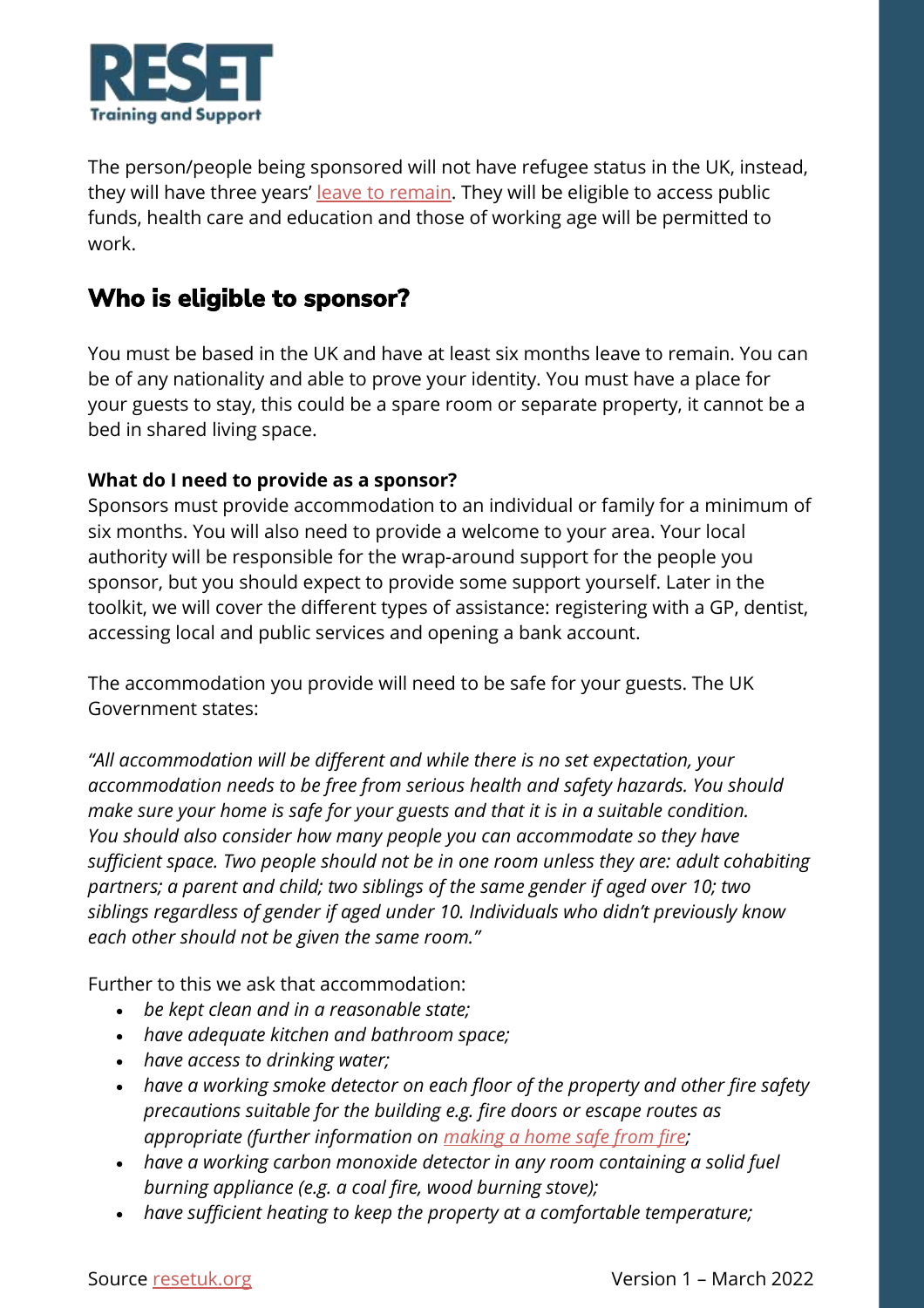

- *have safe gas appliances, fittings and flues and have undertaken a Gas Safety check within the last year (see [more information\)](https://www.hse.gov.uk/gas/domestic/faqlandlord.htm);*
- *have safe and working electrics, which a qualified electrician can help with if you are unsure;*
- *be almost entirely free of damp or mould;*
- *have doors and windows at entry level that lock properly;*
- *be easy and safe to move around in, without excessively steep staircases that may cause harm." ([https://www.gov.uk/guidance/homes-for-ukraine-scheme](https://www.gov.uk/guidance/homes-for-ukraine-scheme-frequently-asked-questions#sponsors)[frequently-asked-questions#sponsors\)](https://www.gov.uk/guidance/homes-for-ukraine-scheme-frequently-asked-questions#sponsors)*

You should expect a housing inspection from your local authority prior to, or shortly after the arrival of your guests.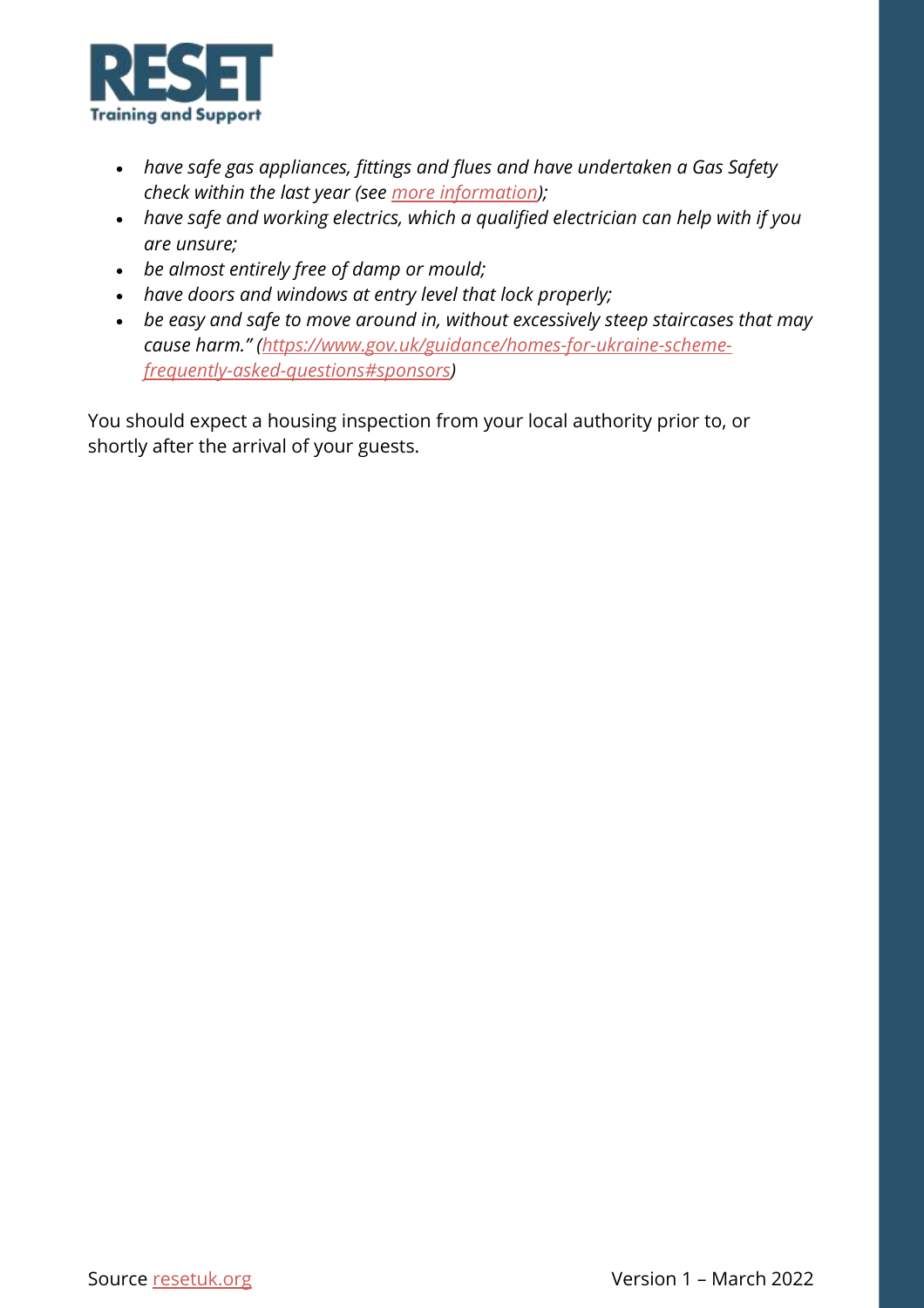

### <span id="page-6-0"></span>**How does the process work?**

As a sponsor, you must name the person you wish to sponsor. If you do not know someone to sponsor, you can apply to be matched with someone looking to come to the UK via [www.homesforukraine.org.uk,](http://www.homesforukraine.org.uk/) a service run by Reset. We will be offering training and support to those sponsoring from early April 2022.

If you know the name of the person you wish to sponsor, either you or they are able to apply for a visa here: [https://www.gov.uk/guidance/apply-for-a-visa-under](https://www.gov.uk/guidance/apply-for-a-visa-under-the-ukraine-sponsorship-scheme)[the-ukraine-sponsorship-scheme.](https://www.gov.uk/guidance/apply-for-a-visa-under-the-ukraine-sponsorship-scheme) Every individual in the family who hope to arrive in the UK must complete an individual form, irrespective of age. Organisations such



as [IOM](https://www.iom.int/where-we-work) are able to provide support in country for those coming to the UK with the visa process. If someone wishing to come to the UK does not have a valid Ukrainian passport, they must visit a visa application centre. More details on this process are available here:

[https://www.gov.uk/find-a-visa](https://www.gov.uk/find-a-visa-application-centre)[application-centre](https://www.gov.uk/find-a-visa-application-centre)

Once the visa application has been submitted, the UK Government will inform your local authority that an application has been made. The local authority will be in contact with you to arrange a home visit and carry out security checks.

Once the Home Office have approved the visa application, providing a permission to enter letter to those

outside of the UK, and the local authority are satisfied, the person coming to the UK will be able to travel here. Responsibility for travel lays with the guest or sponsor. Many airlines and all UK train companies are [offering free travel](https://www.nationalrail.co.uk/ukr-travel.aspx) to Ukrainians who show their Ukrainian passport and travel by train within 48 hours of arriving in the UK.

Throughout the six months that you sponsor someone to the UK, your local authority will be in close contact with you as they provide wrap-around support for the people you sponsor.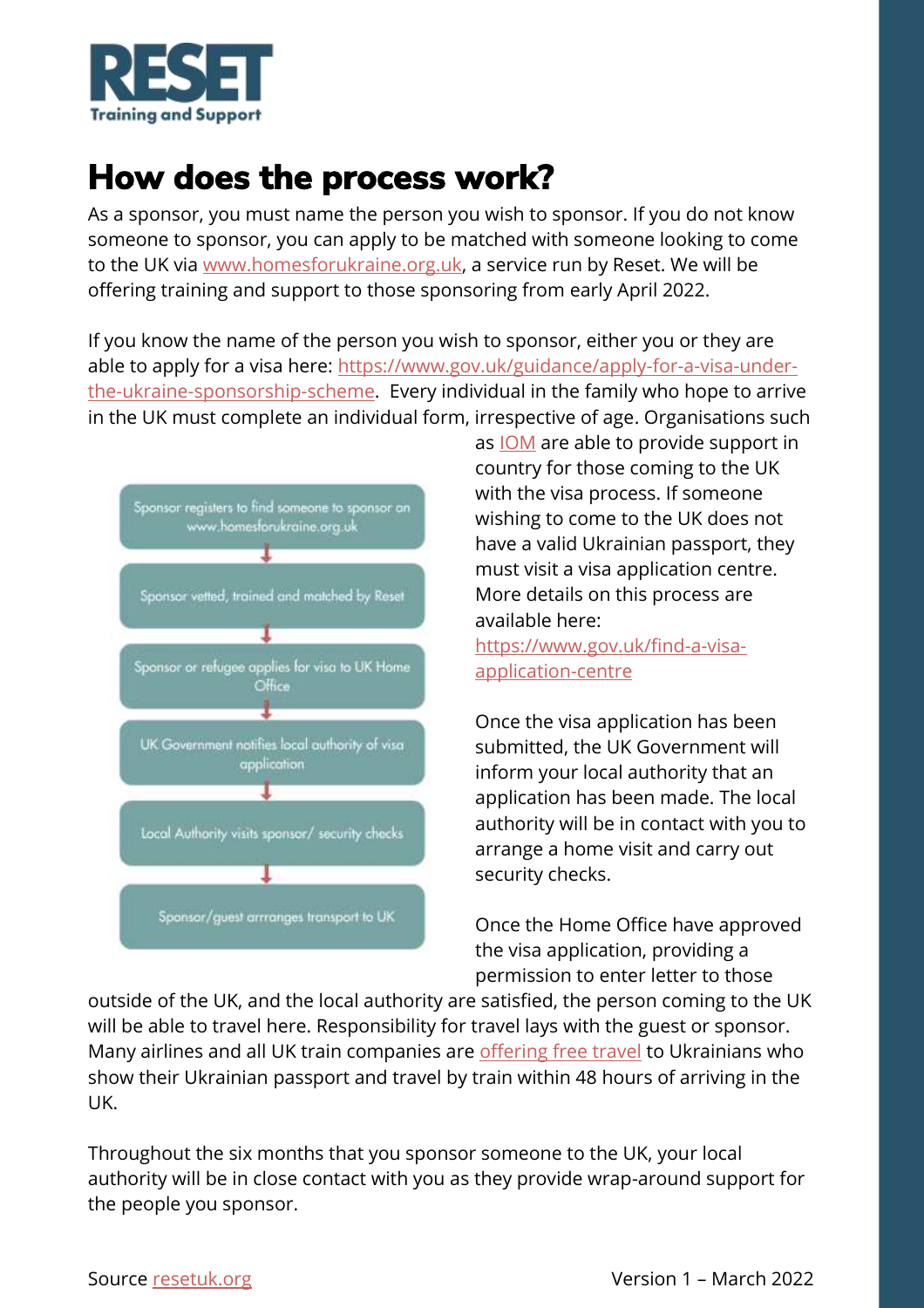

If you are unable to continue providing accommodation after six months, you should give as much notice as possible and no less than two months' notice to the people you sponsor for them or the local authority to find onward accommodation.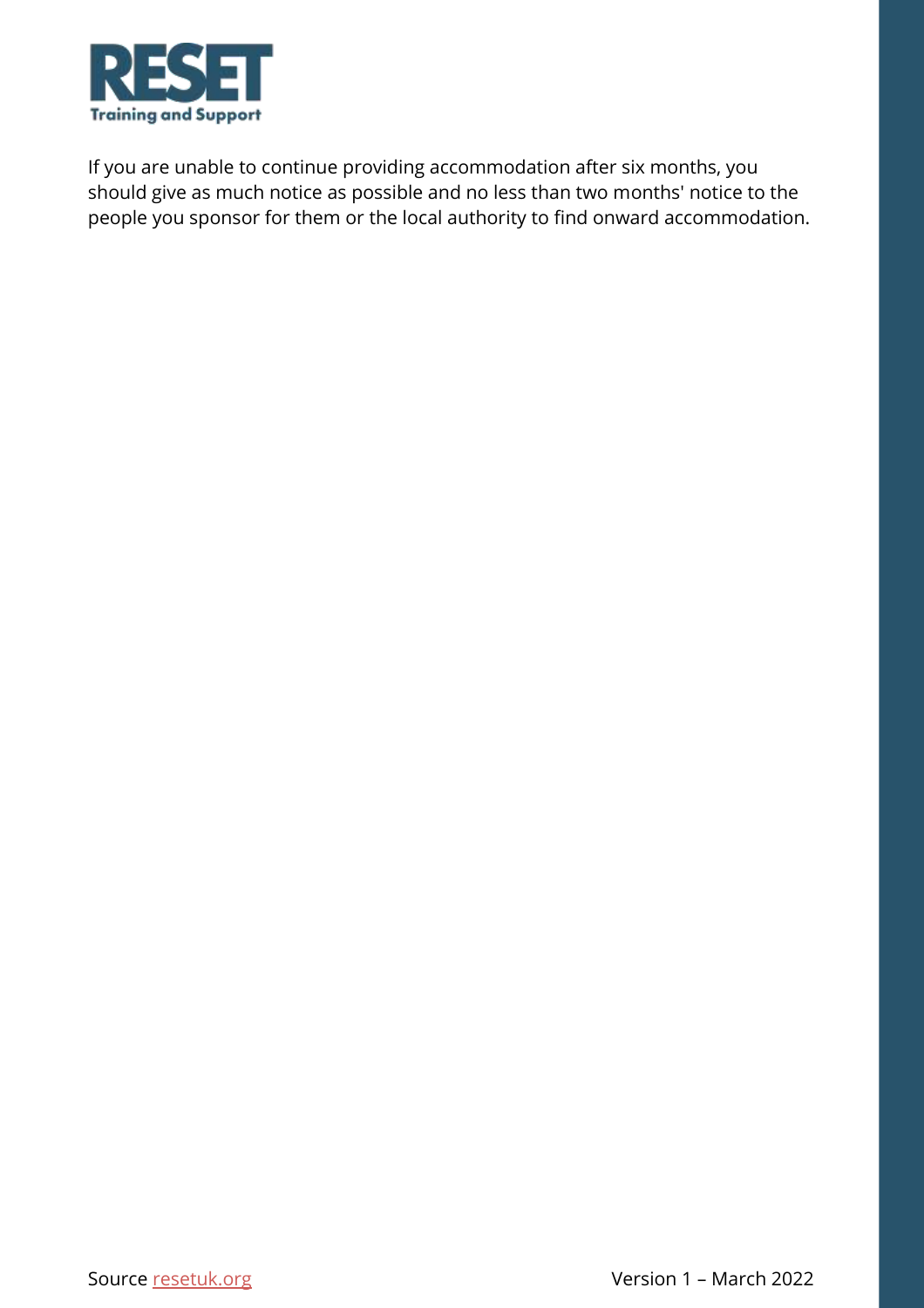

## <span id="page-8-0"></span>**Working with your Local Authority**

[Your local authority](https://www.gov.uk/find-local-council) will be providing the wrap-around support for the people you sponsor. This could include registering children in school, signing up for benefits and providing access to English language lessons. You can read the guidance issued to England councils here: [https://www.gov.uk/guidance/homes-for-ukraine](https://www.gov.uk/guidance/homes-for-ukraine-guidance-for-councils)[guidance-for-councils](https://www.gov.uk/guidance/homes-for-ukraine-guidance-for-councils) - guidance for Northern Ireland, Scotland and Wales is due to follow.

Each local authority will receive a tariff of £10,500 per person sponsored to their area to provide support. The local authority is responsible for passing the £350 per month funding to sponsors, who host within the home where they reside, from the UK Government. Councils will decide themselves how they will deliver their casework support to those who arrive. They will also be responsible for carrying out security checks on sponsors. Where children are sponsored within a family unit, the local authority will be able to claim funding for education for two to 18-year-olds.

### <span id="page-8-1"></span>**Vetting from your local authority**

It's important to establish a good relationship with your local authority. They will be in contact with you once your guest's visa application has been submitted to the Home Office. Take time to understand the demands and pressures they are under in offering support and do keep in mind that they will have the best interests of the people you sponsor at the forefront at all times.

Be prepared to answer questions in relation to the support you might be offering the people you sponsor; this might feel a little invasive, but it is the responsibility of the local authority to ensure everyone welcomed is safe. You can discuss together how you can work as a partnership.

When you meet with your local authority, ensure that you ask them about what to do if things don't go well, or you or the people you support are not comfortable. Having open and honest conversations at the outset will make things easier if things don't go as planned. You may also want to ask what other local support or services are available for the people you support.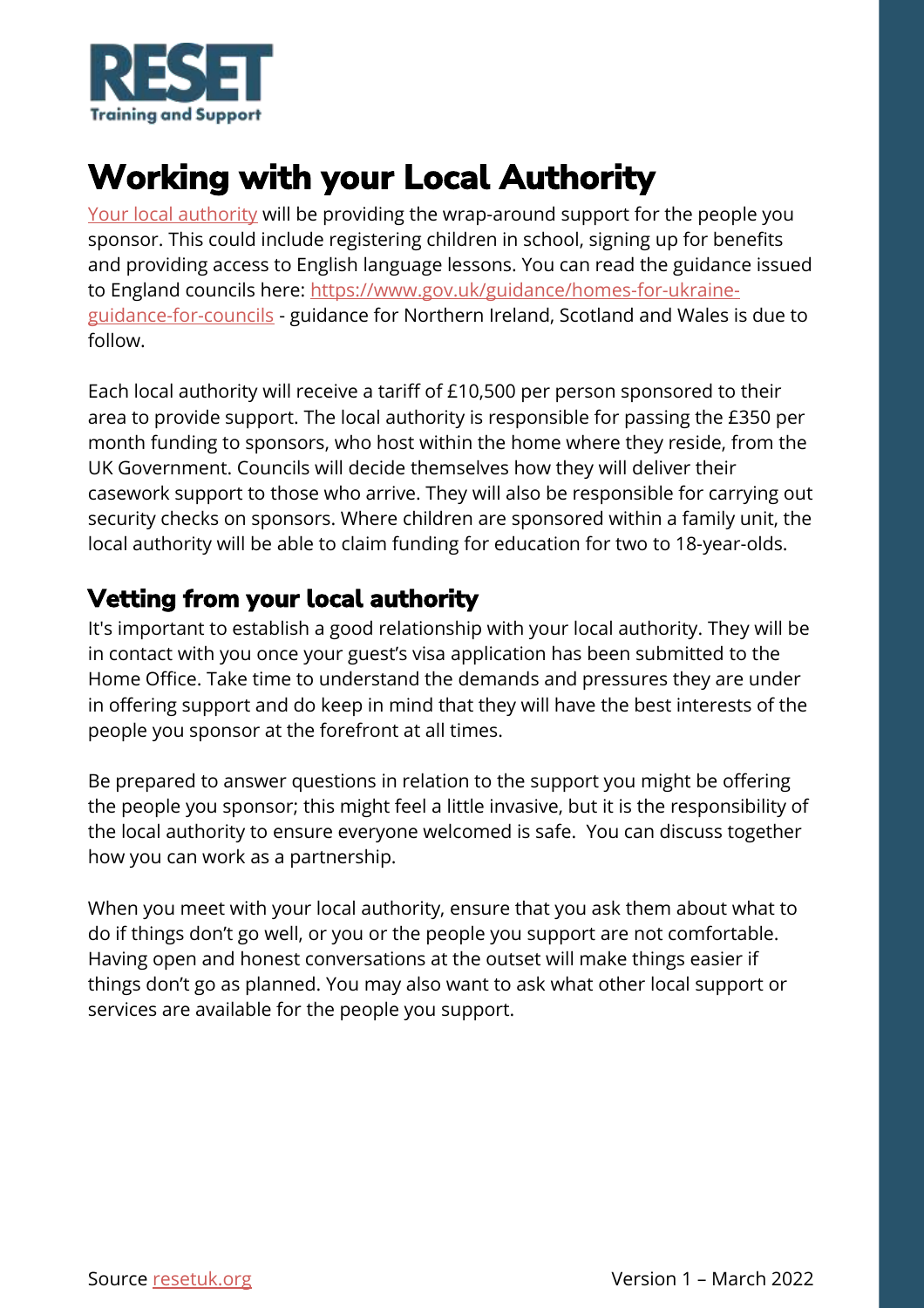

## <span id="page-9-0"></span>**Finding local support**

We know from our work in [Community Sponsorship](https://resetuk.org/about/what-is-community-sponsorship) that the best welcome is created when many people are involved. As you're awaiting to be matched to someone, or a visa to be processed, start researching any organisations or services that might be of interest to someone just arriving. Don't overwhelm new arrivals with information, instead, be ready to offer signposting to activities that might be of interest.

Find charities who support new arrivals locally, from different refugee backgrounds, and search local social media sites. Networking in your local community will be crucial. Get out there and ask what is happening! Make sure people know what you are hoping to achieve and be open to working with others. You might find that some organisations set up to support refugees or those seeking asylum aren't able to assist, so find others who may be willing to help; could your immediate neighbours offer to provide some local orientation for when your guests arrive?

Helping your guests to explore the local area is a key activity for sponsors. We ask that you be guided by what the newcomers would like to see and do, but you'll need to be mindful that they are not going to know what is available and if you feel comfortable, share the things you enjoy doing locally. At a minimum, we suggest showing:

- Local shops both supermarkets and local shops. Talk through how you get best value for money (e.g., Waitrose/Booths vs Asda/Aldi/Lidl), any customs (e.g., using self-service checks outs and avoiding the carrier bag charge). It may be that the newcomers wish to access culturally appropriate food and products – if you don't know where these shops are locally, now's the time to find out! The cost of produce in the UK might come a surprise; so being ready to talk through budget saving tips can be helpful.
- Organise a town or city tour, this will help you to find out what is important and of interest to the newcomers, and from this you can build the rest of your support. Keep in mind that asking, 'what would you like to do?' isn't helpful, as the newcomers won't know what there is to do locally. Don't forget that simply going out for a coffee and chatting is a fantastic way to get to know people.
- Community services places of worship, community centres, local leisure activities, healthcare centres, libraries, and banks. Don't forget to ask what interests the newcomers have they might like to share.
- Keep in mind that your guests are likely to be on a low income initially; keep the activities you invite them to free or low-cost.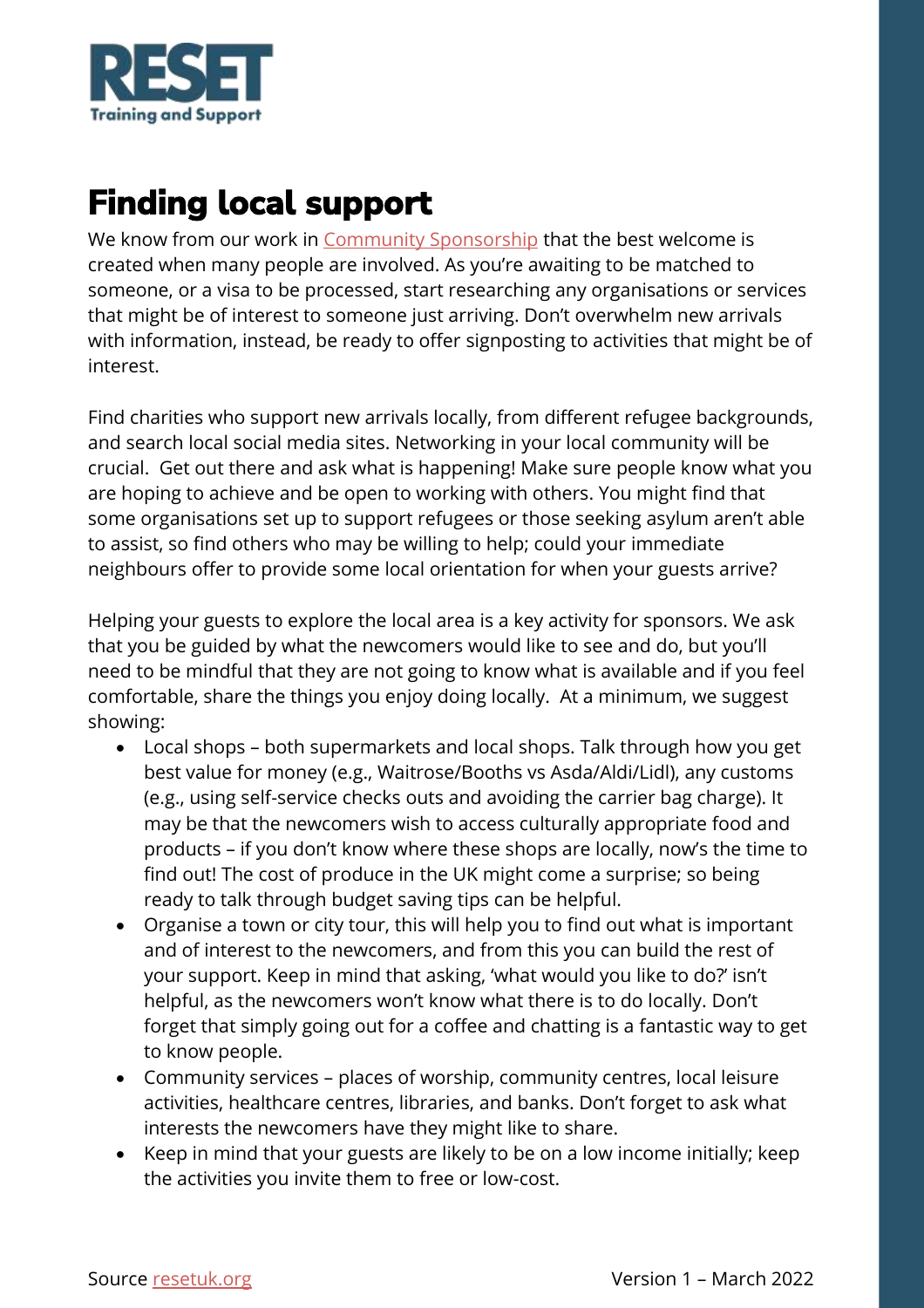

#### **Find local charities:**

- England and Wales: GOV.UK [charity register search](https://www.gov.uk/find-charity-information)
- Northern Ireland: The Charity Commission for Northern Ireland charity [search](https://www.charitycommissionni.org.uk/charity-search/?pageNumber=1)
- Scotland: OSCR [Scottish Charity register search](https://www.oscr.org.uk/search)
- [Ukrainian Association of Great Britain](https://www.augb.co.uk/branches.php) branches: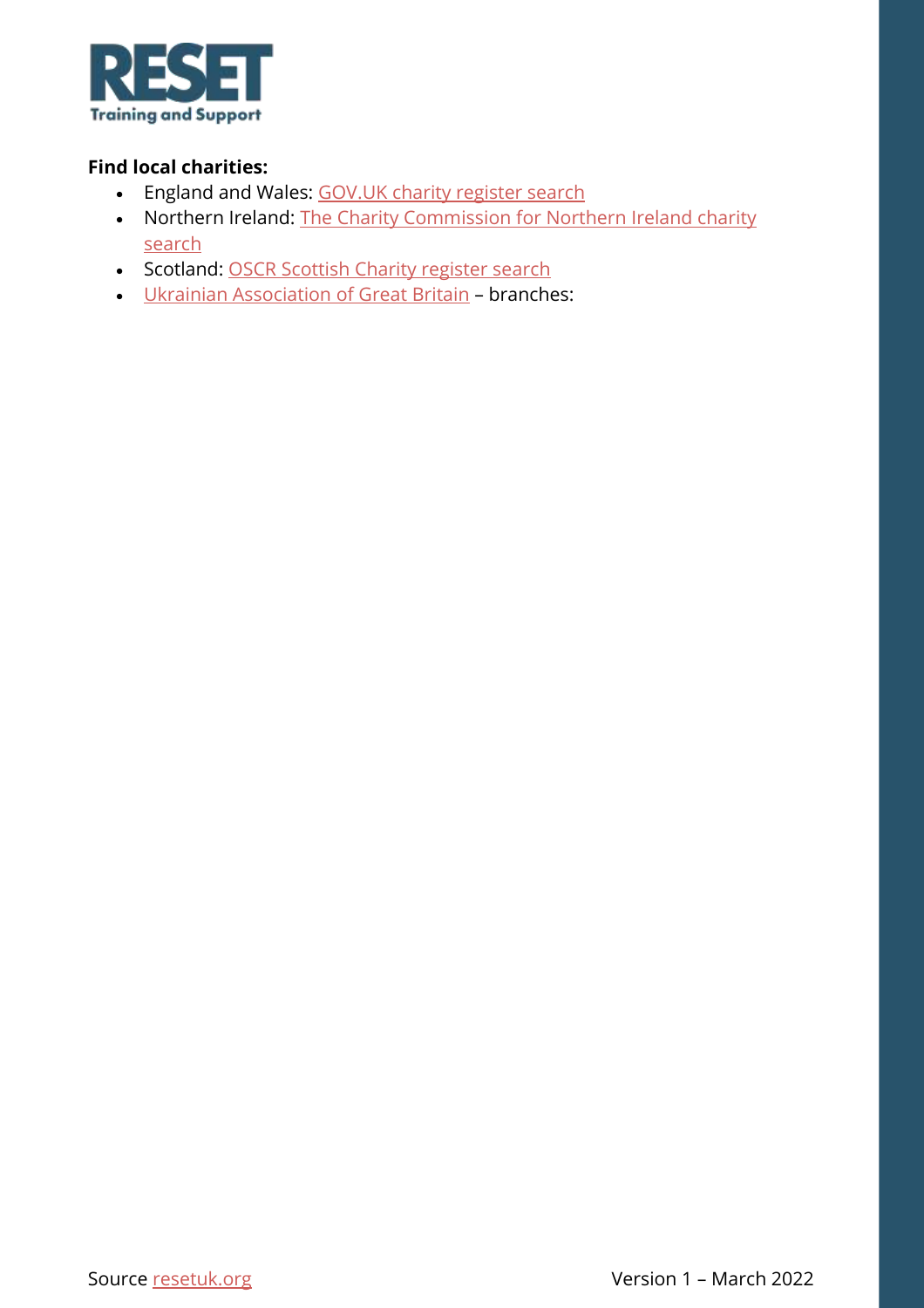

## <span id="page-11-0"></span>**Thinking about your support: Empowerment, Power and Boundaries**

Successful sponsorship is all about helping those you welcome feel confident and able to navigate life in a new country. This can be achieved through adopting an empowerment approach – never doing something *for* someone *without* them.

#### Empowerment

Nothing *for* someone *without* them

Be mindful of the power you hold

Listen to challenges and concerns

Make clear what you can and cannot do

Be aware of your own boundaries and limitations

The people you support have been forcibly displaced from their homes. They'll be adjusting to a new culture, way of working, and new customs. They may be navigating this alone, with no connection with people they work with or in their new neighbourhood.

Sponsors can provide the support and local expertise to navigate this adjustment. Feeling integrated is a difficult concept, we will all feel it to different degrees at times and it doesn't happen overnight. Integration is firmly based in our own feelings, experience, and ambitions.

### <span id="page-11-1"></span>**Empowering the people you support**

Thinking about an empowerment approach can help someone make an informed decision, rather than decide for them about their lives. This might feel difficult to get to grips with – you might feel that you can do something quicker or have clear ideas about what you would do in a situation, but your role here is to listen, inform and empower. Some people find it easier to think about how you can help to build someone's

confidence to do something on their own. For example, if you make phone calls on someone's behalf to book a GP appointment because it's quicker and you know what you are doing, how would they do this if you weren't available? Working with someone to make the call themselves, with you in the background supporting them doing this for the first time will help them do this without help the second time.

#### **Power Imbalance**

You are likely to know more about the local area, UK customs and norms than the people you sponsor. With this knowledge comes a potential power imbalance of which you should always be mindful. Newcomers will rely on what you share with them about life in your neighbourhood. You can avoid influencing someone's decisions and choices by:

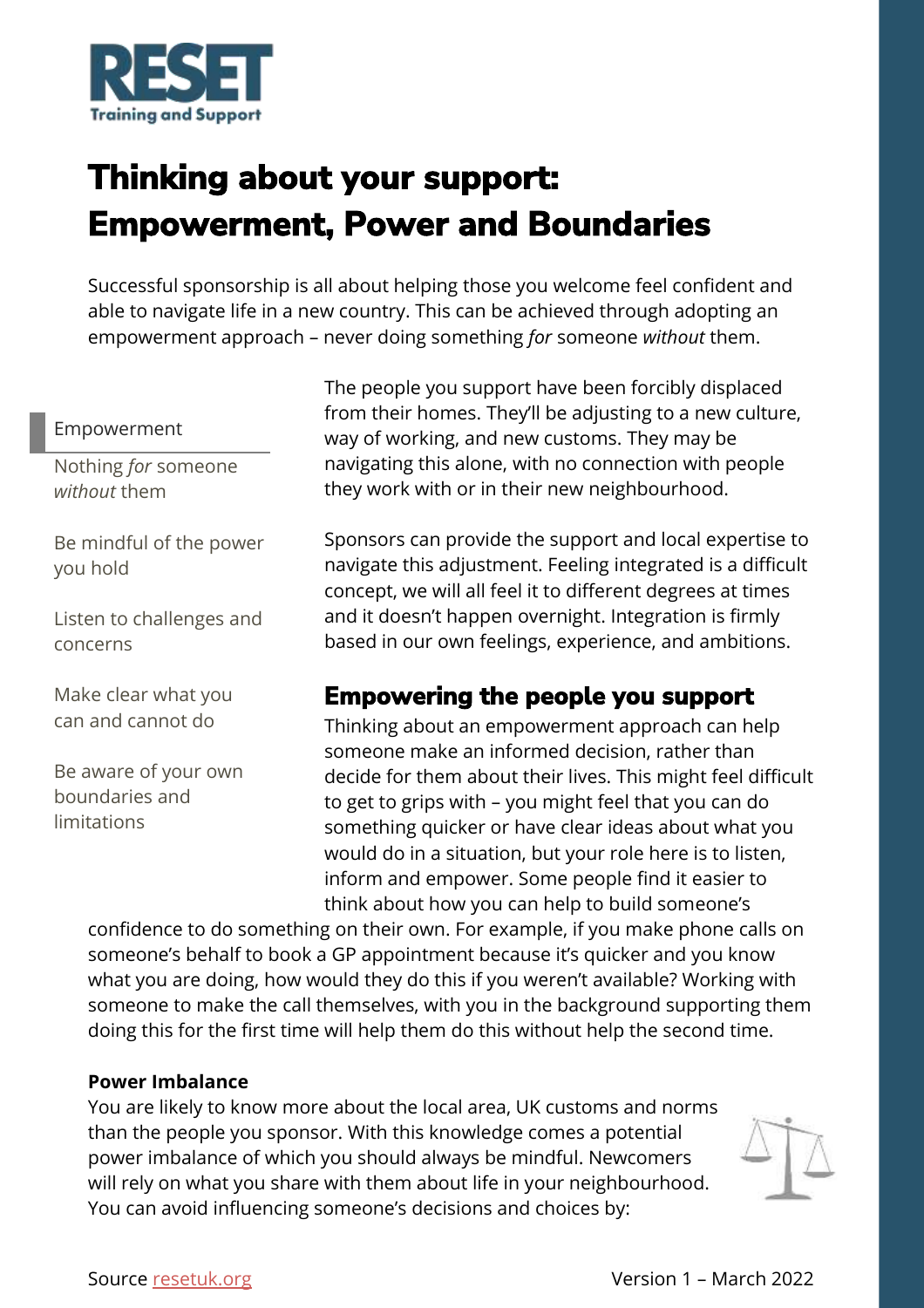

- Presenting all facts as you know them to be, recognising where these facts are from
- Asking open questions as to the action someone wishes to take, once all options are considered
- Running through the consequences of a decision while remaining impartial
- Be a sounding board for someone as they make a decision if they would like this
- Once a decision has been made, do not question or suggest this might be the wrong decision
- Reflect together on how the process worked

### <span id="page-12-0"></span>**Setting Boundaries**

We all have boundaries; both you and the people you sponsor. However, your motivation to sponsor is likely to have been that you would like to help someone. As per the empowerment approach, we all need to be ready that someone might not want our help, or it might not be appropriate. It may be that you don't have the time to help someone in the way that they would like. This is absolutely ok!

- Being open about your boundaries is crucial. You might not want to provide lifts in your car or share mealtimes together – this is ok.
- Those you sponsor may not want to talk about what happened in their home country leading to their displacement. Respect this and do not push people to have conversations that they are not comfortable with.
- Communication is key; be steered by what people say and respect these boundaries, try to be consistent as a household in keeping boundaries. If you cross a boundary; apologise and move forward – we all make mistakes at times.

#### **Privacy and confidentiality**

Everyone has a right to live their lives with dignity and privacy. If you're sharing your home with someone, you're likely to encounter personal information. Make sure you check with the people you sponsor how they would like to be introduced, or how they would like to be referred to. Referring to someone as 'my refugee' shows a disrespect for their individuality and dignity. They may not want to be referred to as refugees at all. Also, ensure you ask permission before taking photos or sharing photos of your guests. Respect what they decide.

You have a right to privacy too, of course. If your guest asks questions that you do not wish to answer, explain this is the case and move the conversation along.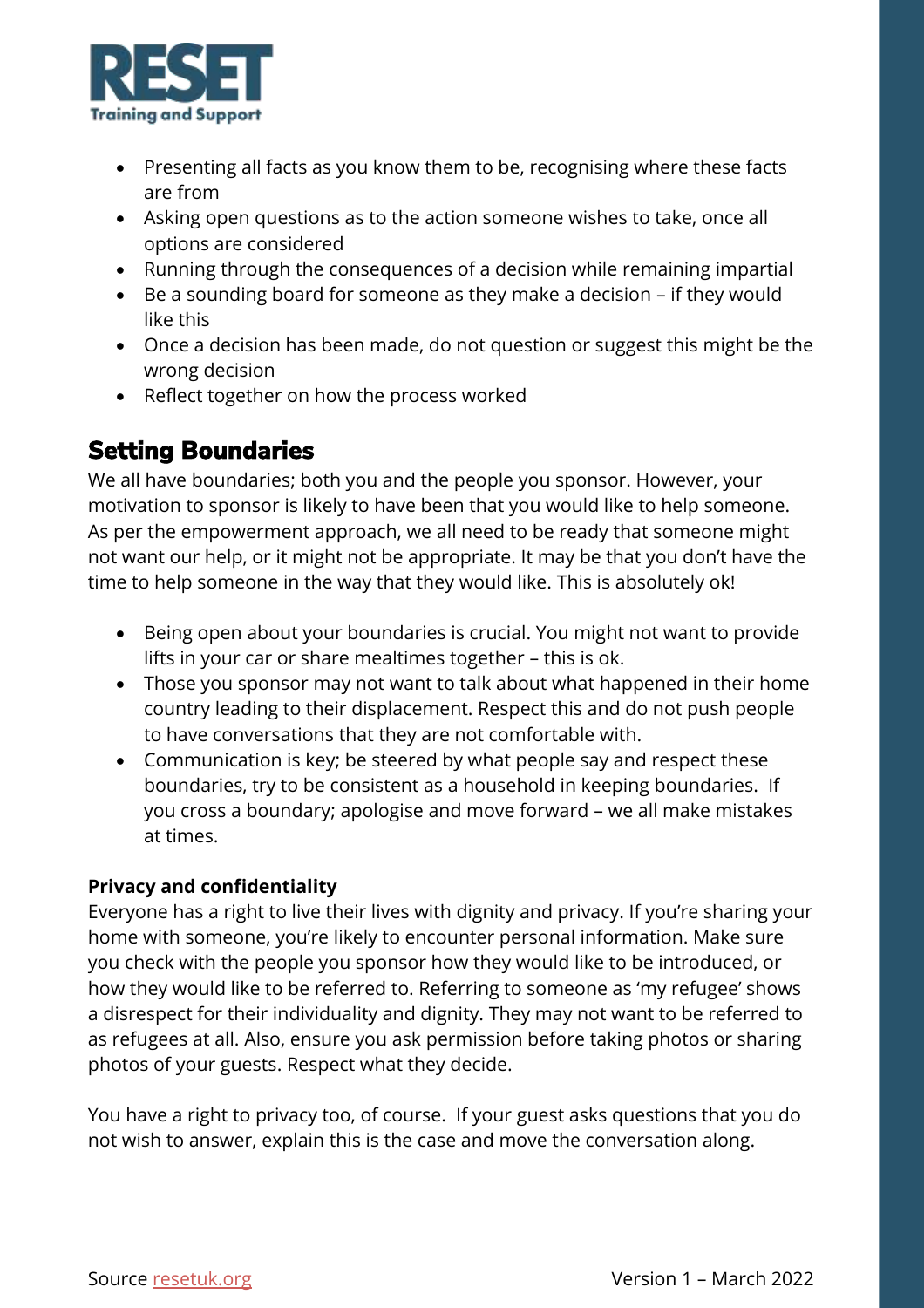

## <span id="page-13-0"></span>**Preparing your property for hosting**

When preparing the property or room you are offering, consider the following:

- If you are offering a spare room in your home to someone you sponsor, make sure that it's clean and any personal items you need access to are removed. Ensure the person staying in that room feels and knows that it belongs to them, and that you will respect their privacy.
- Ensure there's plenty of storage available if needed, if this is not in the same room, make sure the person you sponsor can have unrestricted access to this. Imagine if you had brought everything you own with you, and how important those items would be to you.
- Provide bed linen, towels and other items they may need.
- Provide spare keys in order for the people you sponsor to come and go as they please. Ensure you provide your full address so that they can find their way back should they get lost; help to install google maps on a phone if needed.
- Make sure they have space to store their own food in fridges and cupboards.
- Provide a welcome pack of items that will belong to the person/people you sponsor. This could include toiletries (don't forget towels or tampons for women), nappies for babies, crockery, culturally appropriate food or toys for children.
- If your guest is bringing a pet, make sure they have the things they need.
- If your home is non-smoking, and your guest is a smoker, be clear with your guest where they can and cannot smoke.
- You may decide between sponsor and guest that you will cook and eat together; or you may not. Be open and clear with one another about what you would like.
- Everyone will have 'house rules' discuss with those who already share your home in advance what these are, and ensure your guest knows these too. Living with someone is hard, be prepared to be clear, and to compromise.

Further guidance will follow.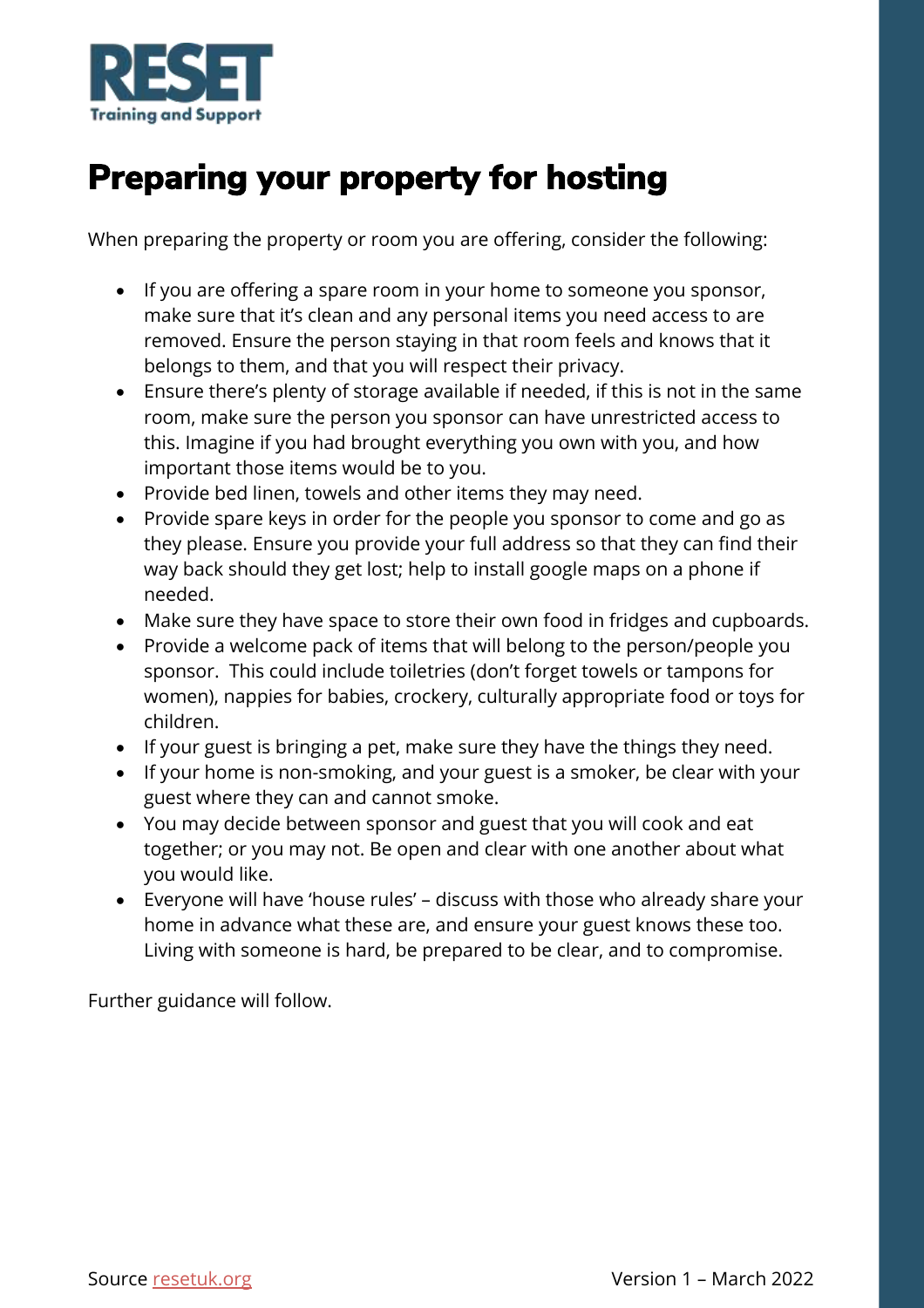

### <span id="page-14-0"></span>**Financial matters**

You may not charge your guest rent or bills whilst you sponsor them in your own home, however, if they live in a separate property with a rental agreement, they may be able to pay rent at the [local housing allowance rate](https://lha-direct.voa.gov.uk/search.aspx) as they should qualify for the housing benefit part of their universal credit If they stay in your home with you, you will receive a £350 monthly payment from the council toward your costs whilst you sponsor.

It's likely that the person or people you sponsor will be on a low income initially in the UK and offering assistance in budgeting and understanding living costs in the country will be useful.

#### **Bank Accounts**

Your guest may need your help opening a bank account when they arrive. Because your guest is new to the UK, will be more complicated than your experience of opening an account, however, having a UK bank account is essential for receiving benefits. A useful guide to opening a bank account for refugees has been put together by Refugee Council which you can access [here.](https://media.refugeecouncil.org.uk/wp-content/uploads/2020/11/05142710/Banking-Guide-for-Refugees-English.pdf) Whilst those you sponsor will not have refugee status; it will still be useful. We understand that the UK Government are urging banks to waive their requirement to have proof of address to open bank accounts.

If your guest approaches you for assistance, be ready to support and to discuss options. This could include:

- Visiting branches with your guest to find out what documentation they require to open an account
- Explaining the availability of online accounts (e.g., Monzo, Starling, Monese) and how these work
- Talking openly about the ways to pay in the UK use of debit cards, phones and watches; it might be that the newcomers are more used to a cash-based system. Do explain how to spot cash machines that charge, and how to keep your banking details safe.

#### **Cost of living/budgeting**

It can feel very awkward to talk about money, and those you sponsor absolutely do not have to do this with you. However, if this does come up, don't shy away from talking about the cost of living.

The UK is an expensive place to live. For example, 1kg of apples is 80% more expensive in the UK than in Ukraine. You can look up more comparisons between cost of living in countries here: [https://www.numbeo.com/cost-of](https://www.numbeo.com/cost-of-living/comparison.jsp)[living/comparison.jsp](https://www.numbeo.com/cost-of-living/comparison.jsp)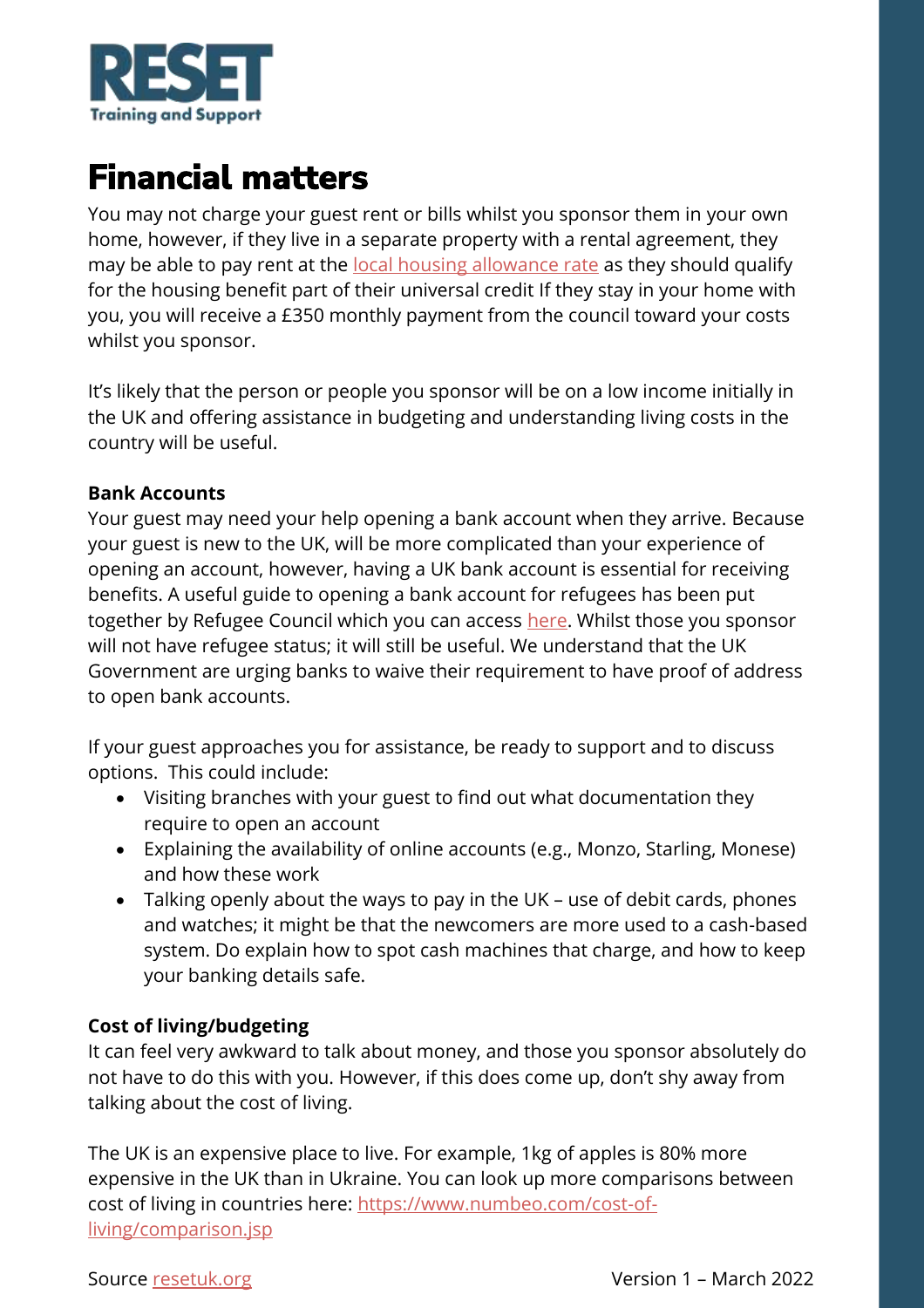

Whilst you can't change the overall cost of life in the UK, you can offer budgeting tips and ways to save money.

#### **Transport**

Transport can be expensive; help those you sponsor explore how they can reduce costs. Is there a bike scheme for those on a low income in your area, providing free or low-cost bikes?

If your guests are under 25, they may wish to apply for a young person's railcard, reducing the cost of train tickets:<https://www.railcard.co.uk/16-25/> These are also available for those aged 26-30:<https://www.railcard.co.uk/about-railcards/>

Help your guests to explore discount schemes available locally. For example: it might be cheaper to purchase an annual bus pass.

#### **Other financial matters**

Talk openly about how there are scammers in the UK, and why it's important to never give out your personal details or bank details unless you are sure who this is for. This is a good guide to avoiding scams:

<https://www.moneysavingexpert.com/shopping/stop-scams/>

Some of our Community Sponsorship materials on managing financial disappointment may be useful: [https://training-resetuk.org/toolkit/working-with](https://training-resetuk.org/toolkit/working-with-refugees/dealing-with-challenges/managing-financial-disappointment)[refugees/dealing-with-challenges/managing-financial-disappointment](https://training-resetuk.org/toolkit/working-with-refugees/dealing-with-challenges/managing-financial-disappointment)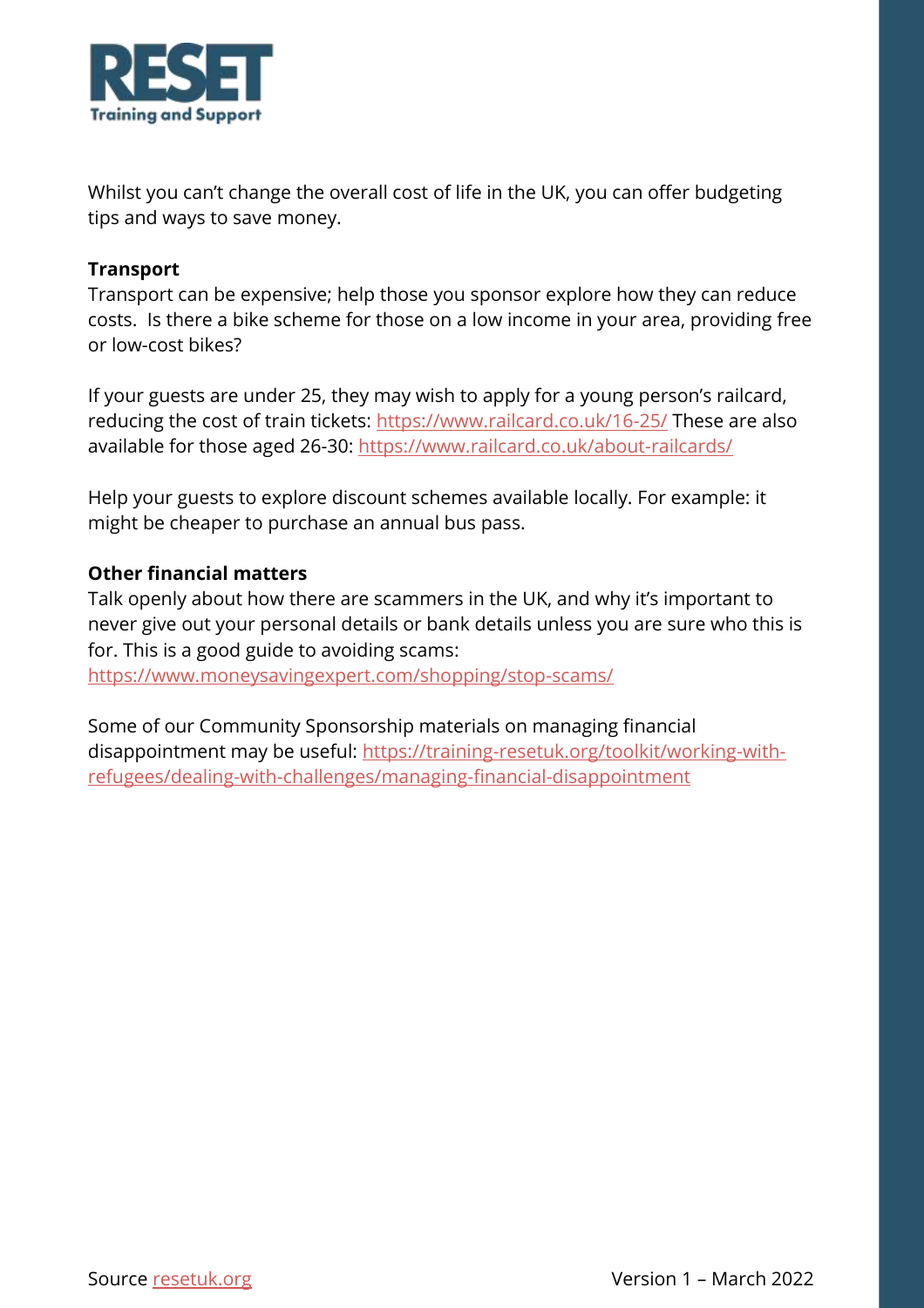

## <span id="page-16-0"></span>**Safeguarding**

We all have a responsibility to one another to prevent ourselves and one another from harm. Your local authority will have a safeguarding board and when you meet, you should make sure that you ask about how you can report a safeguarding concern relating to the person you are sponsoring should it be needed. Your role is not to take on the place of statutory services, but we all have a role to report whether there are concerns about the welfare of children or vulnerable adults and take action to address them where appropriate. This may involve reporting concerns to the relevant statutory services (ideally with the consent of the people concerned, where possible) and working with them to address the concern.

Don't shy away from talking about safeguarding responsibilities with your guest, it's important for them to understand what is expected in the UK. For example, sharing that it's illegal to smack a child in Scotland and Wales and how the use of positive parenting is expected throughout the UK is extremely useful information. If you have a safeguarding concern regarding your guest, or you are concerned about their behaviour, you should contact your local authority immediately. If it is an emergency, contact 999.

#### **Emergencies**

Ensure that when they arrive, you speak to your guest about how to contact the emergency services. In Ukraine, they have different numbers for the different services, whereas in the UK we have 999 for emergencies and 101 for nonemergency police contact, and 111 for non-emergency healthcare. Make sure you explain that if someone does not speak English, they can say the name of the language they do speak (in English) for the call handler to source an interpreter.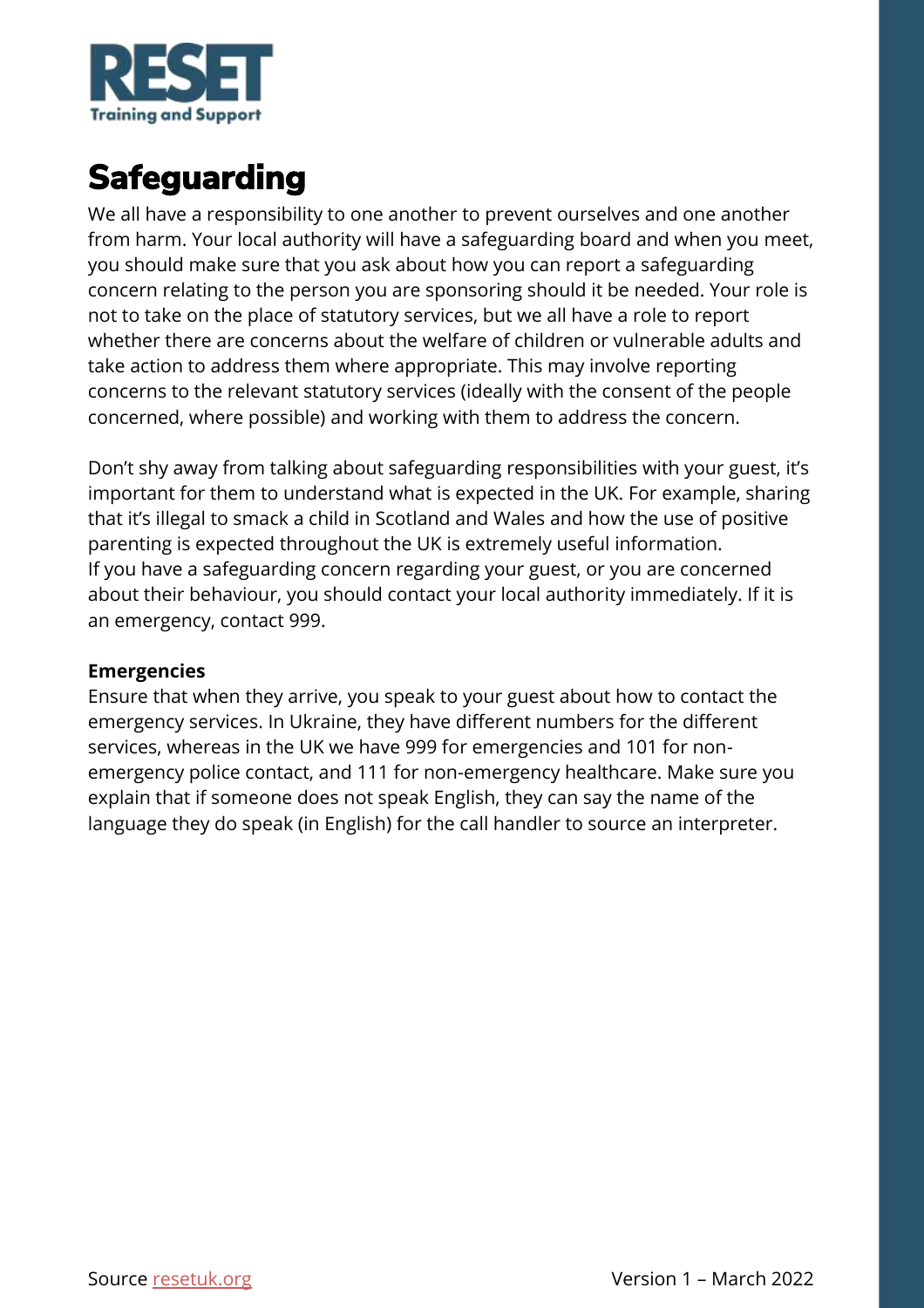

### <span id="page-17-0"></span>**Integration Support**

When your guest arrives, there is likely to be several areas of support they will need. Be mindful where your responsibility ends and the local authority responsibility begins, if you are in doubt, check with your local authority.

**Benefits** – all those arriving will be eligible for social welfare benefits. Those you support will need to register for their Universal Credit payments, which the local authority will help them with. There will be a delay between registering and receiving their first payment. The local authority will be providing initial cash payments to cover this period. Turn2Us have a great website to explain the benefits process:<https://www.turn2us.org.uk/Get-Support>

**Employment:** All adults who arrive through the Homes for Ukraine programme will be able to work. The Job Centre is responsible for assisting in job searches; however, you may wish to talk to your guest about how the application process for jobs or volunteering has worked in your experience. Offering to help practice interviews can also be helpful. There are some specialist recruitment agencies such as [Bridge of Hope](https://www.bridgeofhope.careers/) and [Refugee Employment Network.](https://refugeeemploymentnetwork.co.uk/job-opportunities)

**Healthcare** – all those arriving will have a right to access healthcare and will need to register with a GP. Help your guest find out their local GP surgery and the registration process; offer to provide assistance in completing registration forms if needed and go through the booking system with them.

There is no need for you to know, or for your guest to share, their medical history or needs with you. It will be useful to remind your guest of the different local medical services they can access:

- GP surgery confidential health service, where interpreters can be provided on request. Everything discussed remains between doctor and patient. The GP can refer to specialists, prescribe medication and provide support around family planning and mental health services.
- Pharmacy not only where you pick up your prescription that the GP has made but will be able to advise on common or less serious medical conditions and will have an extensive range of medication you do not require a prescription for. Do explain how prescriptions are charged.
- Dentist guests should be able to access NHS dentists, however, there are huge delays in many areas for free dental care for everyone, and it's usual to have to wait. Emergency dental need can be treated by calling 111 for a referral, but this will not cover ongoing treatment.
- Mental Health Services flag that support is available via the GP, and point to <https://saneukraineonline.org/> - a free online service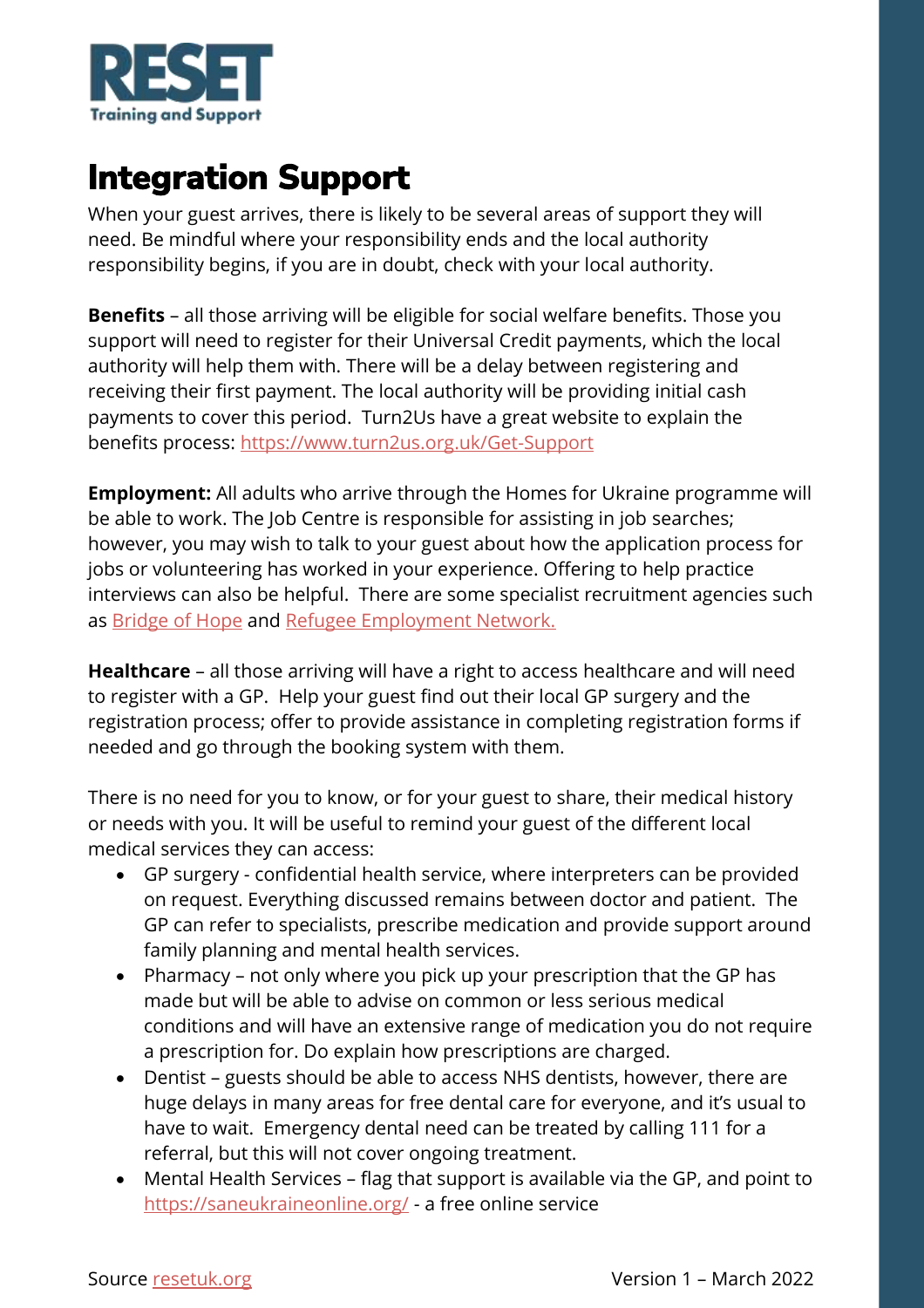

**Language support** – it might be that your guest can speak English or might need to learn. It can feel challenging when you support someone who you do not share a language with, but it is not impossible to manage. Make sure you have an interpreting app installed on your phone, such as google translate – the translation might not always be perfect, so be ready to try in other ways. There might be ESOL (English as a second language) classes available locally or online. Your local authority might be able to guide your guest to classes.

**Schools** – your local authority will be responsible for registering children in schools. Your guests might require assistance in applying for free school meals once their benefits have arrived, or preparing children to go to school, as well as navigating the differences in the schooling system. Make sure you speak to your local authority about what support you offer.